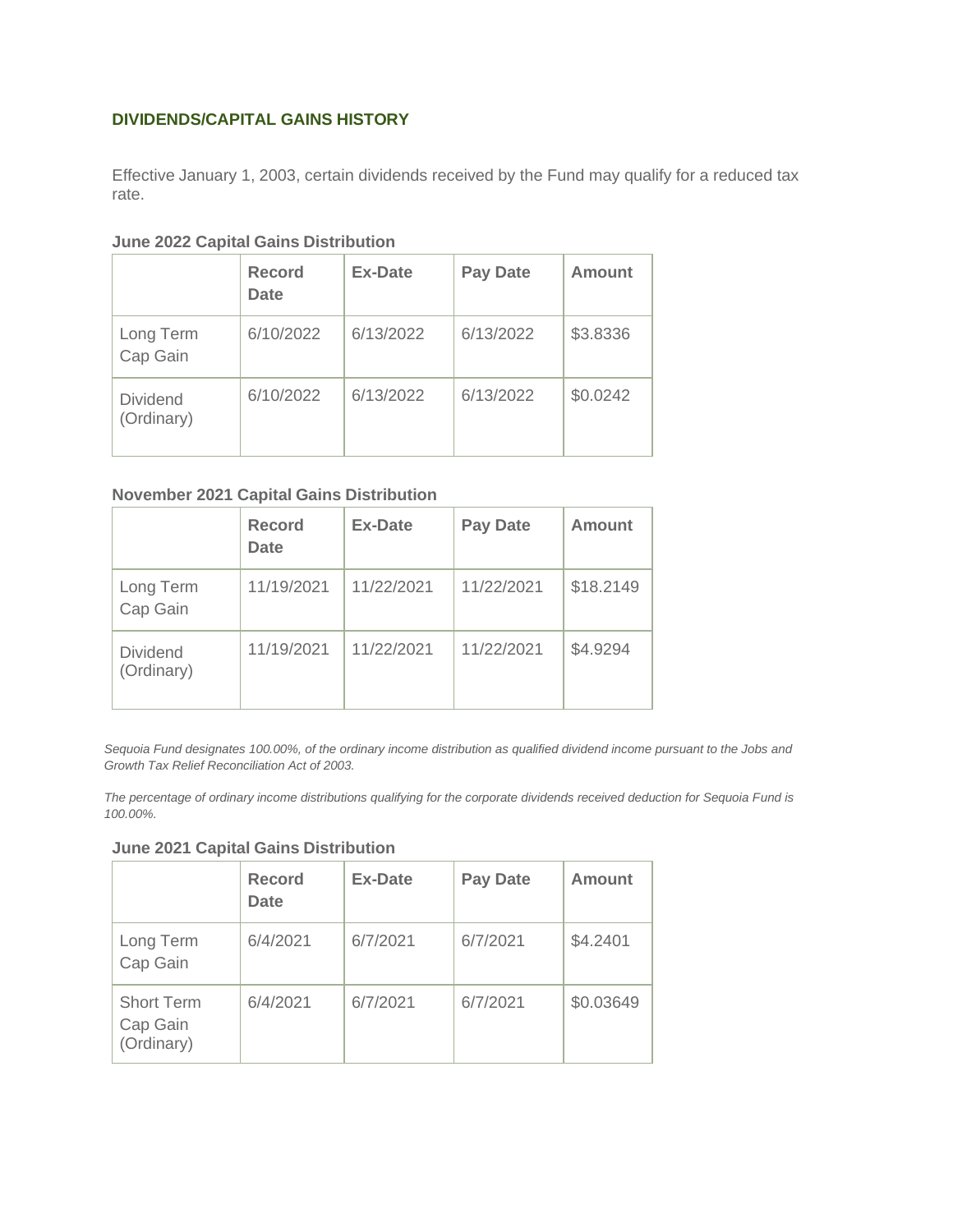#### **November 2020 Capital Gains Distribution**

|                                             | <b>Record</b><br><b>Date</b> | <b>Ex-Date</b> | <b>Pay Date</b> | <b>Amount</b> |
|---------------------------------------------|------------------------------|----------------|-----------------|---------------|
| Long Term<br>Cap Gain                       | 11/13/2020                   | 11/16/2020     | 11/16/2020      | \$19.1618     |
| <b>Short Term</b><br>Cap Gain<br>(Ordinary) | 11/13/2020                   | 11/16/2020     | 11/16/2020      | \$0.3129      |

*Sequoia Fund designates 100.00%, of the ordinary income distribution as qualified dividend income pursuant to the Jobs and Growth Tax Relief Reconciliation Act of 2003.*

*The percentage of ordinary income distributions qualifying for the corporate dividends received deduction for Sequoia Fund is 100.00%.*

#### **June 2020 Capital Gains Distribution**

|                       | Record<br><b>Date</b> | <b>Ex-Date</b> | <b>Pay Date</b> | Amount   |
|-----------------------|-----------------------|----------------|-----------------|----------|
| Long Term<br>Cap Gain | 6/5/2020              | 6/08/2020      | 6/08/2020       | \$3.4286 |

#### **November 2019 Capital Gains Distribution**

|                                             | <b>Record</b><br>Date | <b>Ex-Date</b> | <b>Pay Date</b> | Amount   |
|---------------------------------------------|-----------------------|----------------|-----------------|----------|
| Long Term<br>Cap Gain                       | 11/15/2019            | 11/18/2019     | 11/18/2019      | \$6.2748 |
| <b>Short Term</b><br>Cap Gain<br>(Ordinary) | 11/15/2019            | 11/18/2019     | 11/18/2019      | \$0.328  |
| <b>Dividend</b><br>(Ordinary)               | 11/15/2019            | 11/18/2019     | 11/18/2019      | \$1.1628 |

*Sequoia Fund designates 48.77%, of the ordinary income distribution as qualified dividend income pursuant to the Jobs and Growth Tax Relief Reconciliation Act of 2003.*

*The percentage of ordinary income distributions qualifying for the corporate dividends received deduction for Sequoia Fund is 13.62%.*

*The percentage of the ordinary income distributions paid by Sequoia Fund during 2019 which was derived from U.S. Treasury securities was 2.18%. Such income is exempt from state and local tax in all states. However, many states, including New York and California, allow a tax exemption for a portion of the income earned only if a mutual fund has invested at least 50% of its assets at the end of each quarter of the Fund's fiscal year in U.S. Government securities. The Fund did not meet this strict requirement in 2019. Due to the diversity in state and local tax law, it is recommended that you consult your personal tax adviser*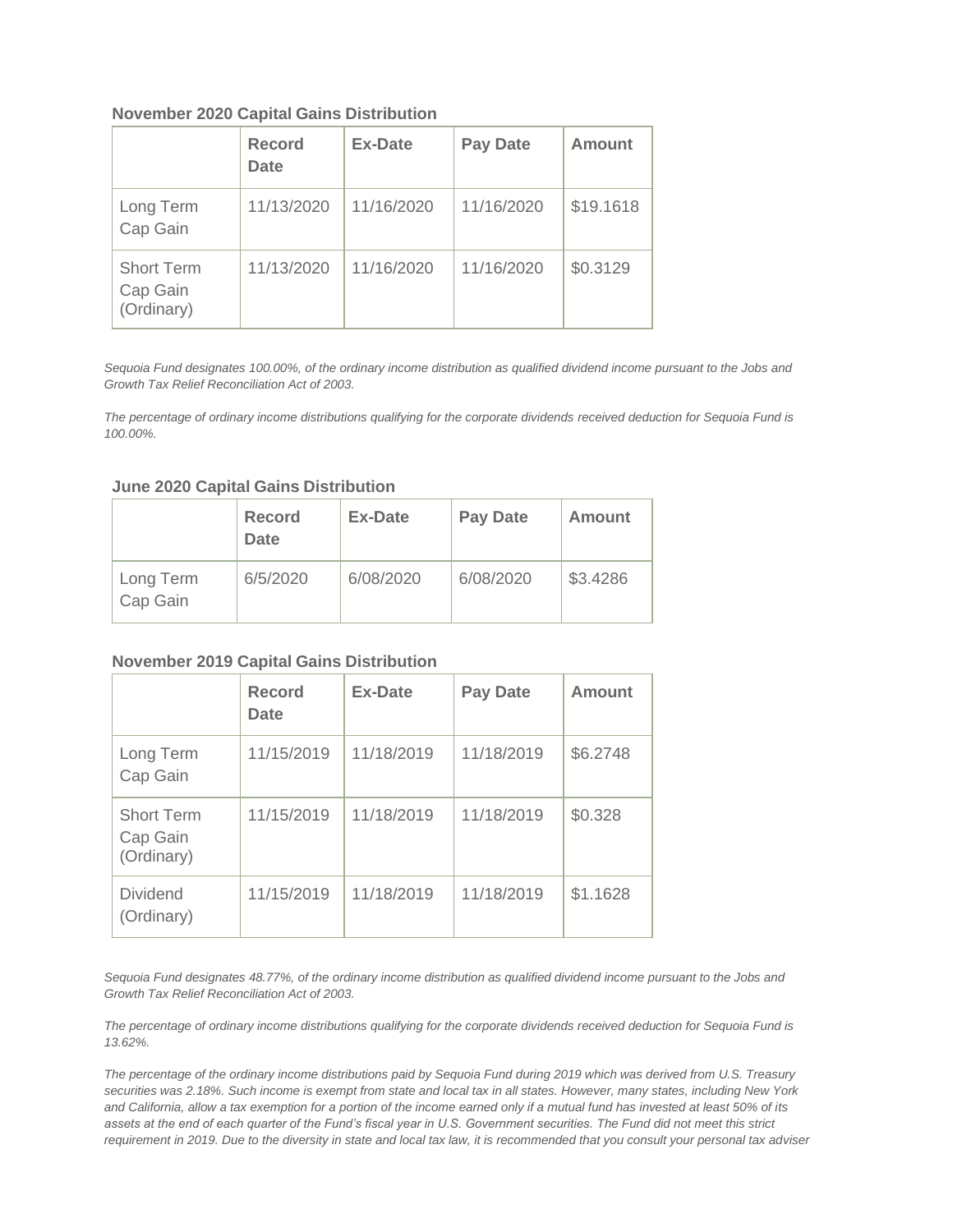*as to the applicability of the information provided to your specific situation.*

*Ordinary income distributions include short term capital gains and dividend distributions.*

|                       | Record<br><b>Date</b> | <b>Ex-Date</b> | <b>Pay Date</b> | Amount  |
|-----------------------|-----------------------|----------------|-----------------|---------|
| Long Term<br>Cap Gain | 6/7/2019              | 6/10/2019      | 6/10/2019       | \$5.043 |

#### **June 2019 Capital Gains Distribution**

### **November 2018 Capital Gains Distribution**

|                       | Record<br><b>Date</b> | Ex-Date    | <b>Pay Date</b> | Amount    |
|-----------------------|-----------------------|------------|-----------------|-----------|
| Long Term<br>Cap Gain | 11/16/2018            | 11/19/2018 | 11/19/2018      | \$33.0278 |

#### **June 2018 Capital Gains Distribution**

|                       | Record<br><b>Date</b> | Ex-Date   | <b>Pay Date</b> | Amount   |
|-----------------------|-----------------------|-----------|-----------------|----------|
| Long Term<br>Cap Gain | 6/11/2018             | 6/11/2018 | 6/11/2018       | \$0.9606 |

### **November 2017 Capital Gains Distribution**

|                       | <b>Record</b><br><b>Date</b> | Ex-Date    | <b>Pay Date</b> | Amount    |
|-----------------------|------------------------------|------------|-----------------|-----------|
| Long Term<br>Cap Gain | 11/10/2017                   | 11/13/2017 | 11/13/2017      | \$22.7561 |

### **June 2017 Capital Gains Distribution**

|                       | Record<br><b>Date</b> | <b>Ex-Date</b> | <b>Pay Date</b> | Amount |
|-----------------------|-----------------------|----------------|-----------------|--------|
| Long Term<br>Cap Gain | 6/9/2017              | 6/12/2017      | 6/12/2017       | \$0.50 |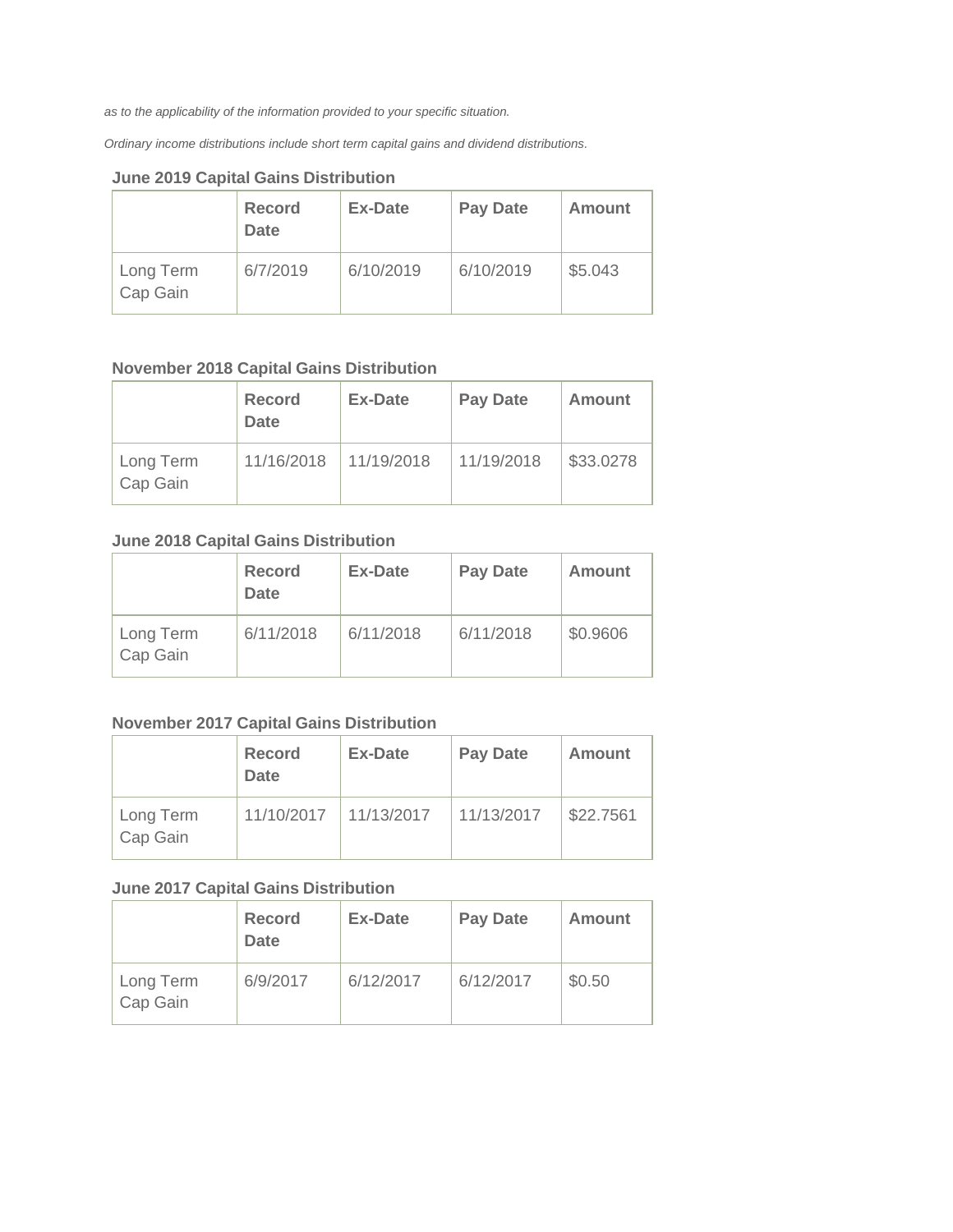### **November 2016 Capital Gains Distribution**

|                       | <b>Record</b><br><b>Date</b> | Ex-Date    | <b>Pay Date</b> | Amount  |
|-----------------------|------------------------------|------------|-----------------|---------|
| Long Term<br>Cap Gain | 11/25/2016                   | 11/28/2016 | 11/28/2016      | \$13.15 |

#### **June 2016 Capital Gains Distribution**

|                       | <b>Record</b><br><b>Date</b> | Ex-Date   | <b>Pay Date</b> | Amount  |
|-----------------------|------------------------------|-----------|-----------------|---------|
| Long Term<br>Cap Gain | 6/10/2016                    | 6/13/2016 | 6/13/2016       | \$17.24 |

### **November 2015 Capital Gains Distribution**

|                       | <b>Record</b><br><b>Date</b> | Ex-Date    | <b>Pay Date</b> | Amount |
|-----------------------|------------------------------|------------|-----------------|--------|
| Long Term<br>Cap Gain | 11/13/2015                   | 11/16/2015 | 11/16/2015      | \$7.98 |

### **June 2015 Capital Gains Distribution**

|                                    | <b>Record</b><br>Date | Ex-Date  | <b>Pay Date</b> | Amount   |
|------------------------------------|-----------------------|----------|-----------------|----------|
| Long Term Cap   $6/5/2015$<br>Gain |                       | 6/8/2015 | 6/8/2015        | \$2.5294 |

#### **November 2014 Capital Gains Distribution**

|                       | <b>Record</b><br><b>Date</b> | Ex-Date    | <b>Pay Date</b> | Amount   |
|-----------------------|------------------------------|------------|-----------------|----------|
| Long Term<br>Cap Gain | 11/14/2014                   | 11/17/2014 | 11/17/2014      | \$2.0017 |

## **June 2014 Capital Gains Distribution**

|                                   | <b>Record</b><br><b>Date</b> | <b>Ex-Date</b> | <b>Pay Date</b> | Amount   |
|-----------------------------------|------------------------------|----------------|-----------------|----------|
| Long Term Cap $ 6/6/2014$<br>Gain |                              | 6/9/2014       | 6/9/2014        | \$2.5364 |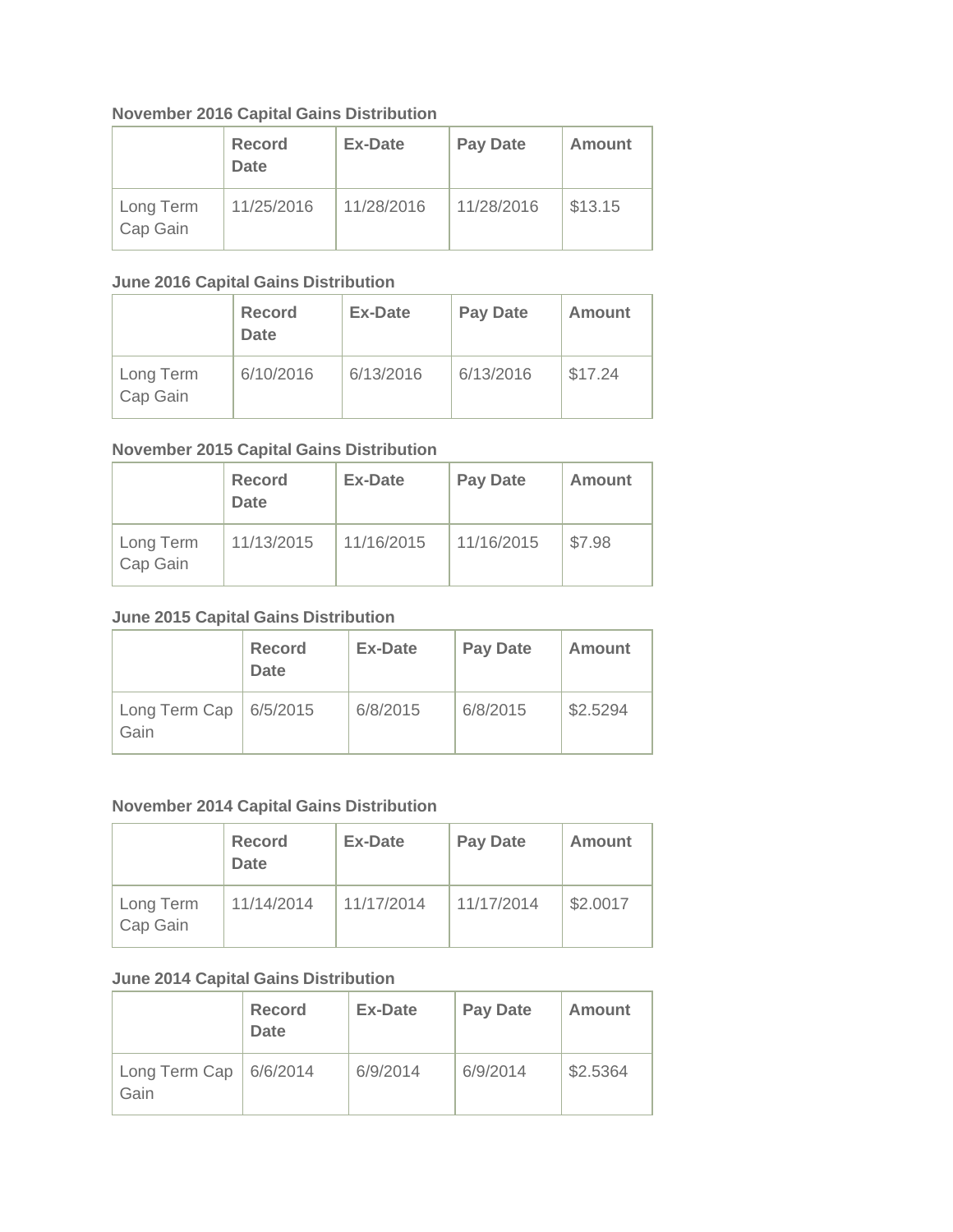# **November 2013 Capital Gains Distribution**

|                               | <b>Record</b><br><b>Date</b> | <b>Ex-Date</b> | <b>Pay Date</b> | Amount   |
|-------------------------------|------------------------------|----------------|-----------------|----------|
| Long Term<br>Cap Gain         | 11/8/2013                    | 11/11/2013     | 11/11/2013      | \$3.4027 |
| <b>Short Term</b><br>Cap Gain | n/a                          | n/a            | n/a             | 0        |
| <b>Dividend</b><br>(Ordinary) | n/a                          | n/a            | n/a             | 0        |

# **November 2011 Capital Gains Distribution**

|                               | <b>Record</b><br><b>Date</b> | <b>Ex-Date</b> | <b>Pay Date</b> | <b>Amount</b> |
|-------------------------------|------------------------------|----------------|-----------------|---------------|
| Long Term<br>Cap Gain         | 11/11/2011                   | 11/14/2011     | 11/14/2011      | \$0.82389     |
| <b>Short Term</b><br>Cap Gain | n/a                          | n/a            | n/a             | 0             |
| <b>Dividend</b><br>(Ordinary) | n/a                          | n/a            | n/a             | 0             |

# **December 2010 Return of Capital Distribution (Revised\*)**

|                               | <b>Record</b><br><b>Date</b> | <b>Ex-Date</b> | <b>Pay Date</b> | <b>Amount</b>  |
|-------------------------------|------------------------------|----------------|-----------------|----------------|
| Long Term<br>Cap Gain         | n/a                          | n/a            | n/a             | 0              |
| <b>Short Term</b><br>Cap Gain | n/a                          | n/a            | n/a             | $\overline{0}$ |
| <b>Dividend</b><br>(Ordinary) | n/a                          | n/a            | n/a             | 0              |
| Return of<br>Capital          | 12/27/2010                   | 12/28/2010     | 12/28/2010      | \$0.0638       |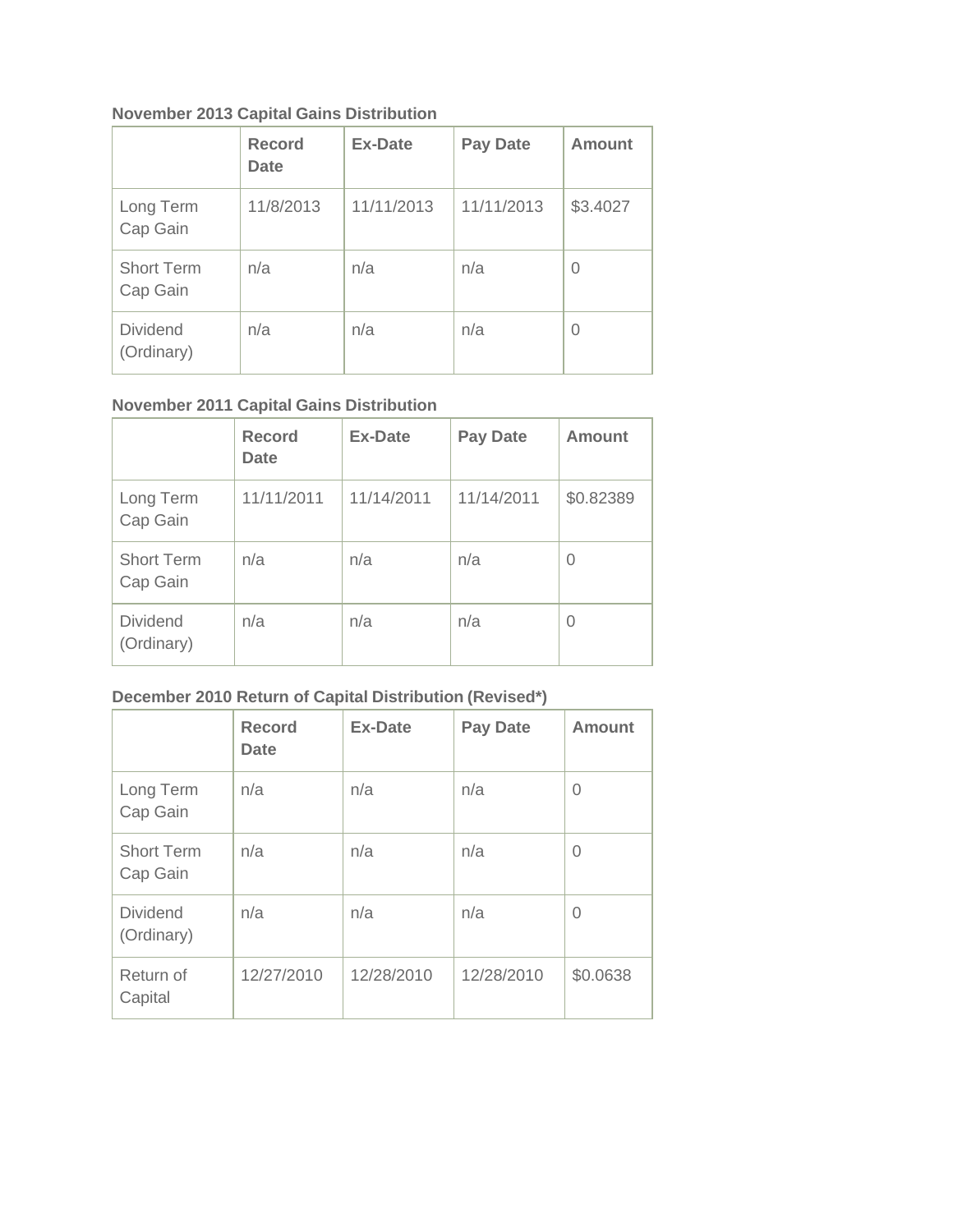|                               | <b>Record</b><br><b>Date</b> | <b>Ex-Date</b> | <b>Pay Date</b> | Amount    |
|-------------------------------|------------------------------|----------------|-----------------|-----------|
| Long Term<br>Cap Gain         | 11/12/2010                   | 11/15/2010     | 11/15/2010      | \$1.64887 |
| <b>Short Term</b><br>Cap Gain | n/a                          | n/a            | n/a             | $\Omega$  |
| <b>Dividend</b><br>(Ordinary) | n/a                          | n/a            | n/a             | 0         |
| Return of<br>Capital          | 11/12/2010                   | 11/15/2010     | 11/15/2010      | \$0.25    |

### **November 2010 Capital Gains/Return of Capital Distribution (Revised\*\*)**

\*\* During the year ended December 31, 2010, Sequoia Fund, Inc. (the "Fund") paid two distributions, a portion of which were considered to be ordinary dividends for tax purposes. This determination

was made based on the tax character of distributions received from portfolio companies of the Fund.

In conjunction with its merger with Biovail Corporation, Valeant Pharmaceuticals International ("Valeant") paid a pre-merger special dividend of \$16.77 per share to stockholders of record as of the close of business on September 27, 2010. At the time of the merger, Valeant had indicated that, based upon its estimated calculations, a portion of the dividend would be taxable as an ordinary

dividend for U.S. federal tax purposes. Accordingly, the Fund made ordinary dividend distributions to its shareholders based on these estimates. Valeant has subsequently indicated that none of the

pre-merger special dividend is taxable as a dividend for U.S. federal tax purposes. As a result, the portion of Fund distributions originally deemed as ordinary dividends have been recharacterized as nontaxable returns of capital. Revised distribution tables are presented above. We strongly suggest that you share this information with your tax advisor.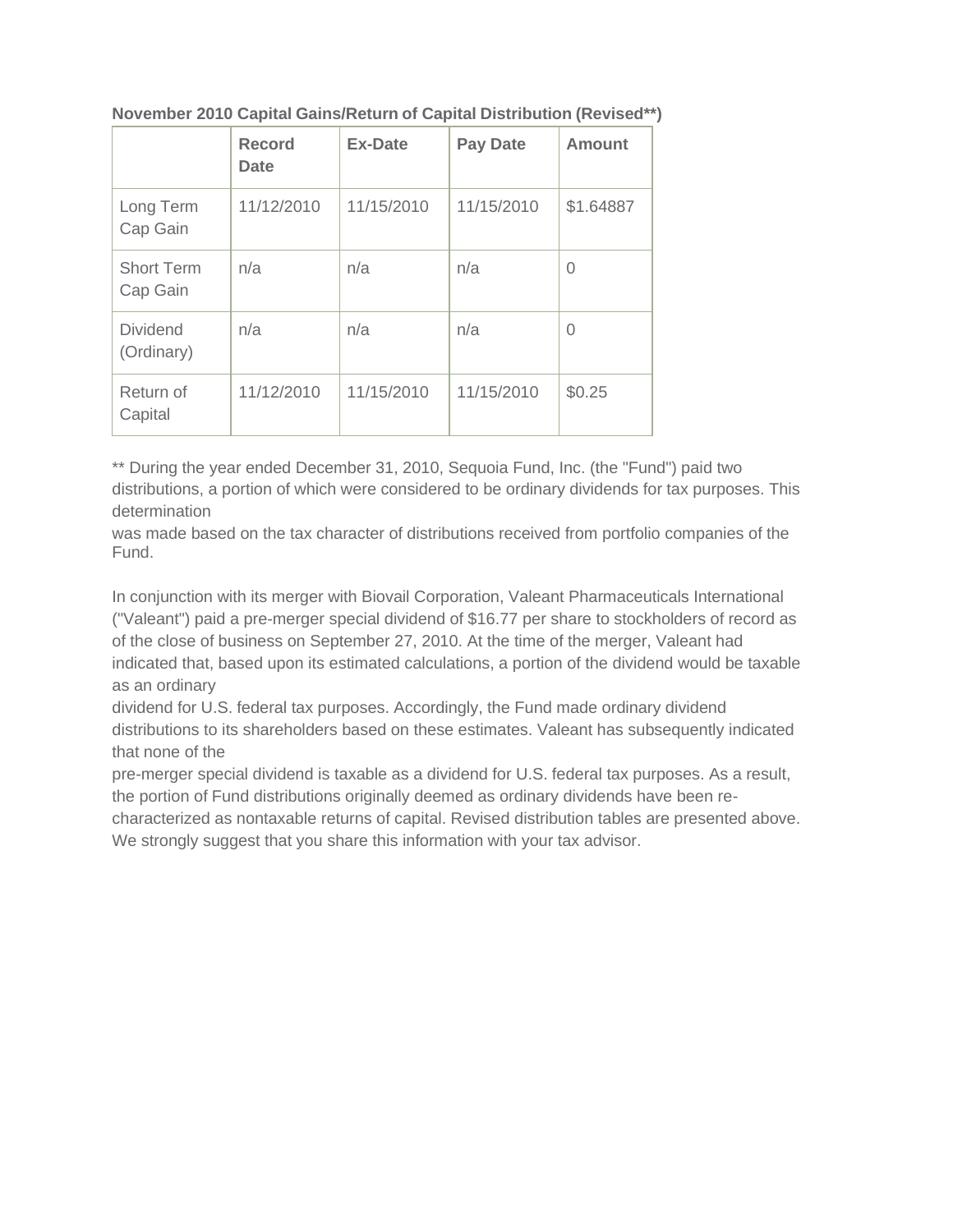### **December 2009 Dividends Distribution**

|                               | <b>Record</b><br><b>Date</b> | <b>Ex-Date</b> | <b>Pay Date</b> | <b>Amount</b> |
|-------------------------------|------------------------------|----------------|-----------------|---------------|
| Long Term<br>Cap Gain         | n/a                          | n/a            | n/a             | 0             |
| <b>Short Term</b><br>Cap Gain | n/a                          | n/a            | n/a             | 0             |
| <b>Dividend</b><br>(Ordinary) | 12/28/2009                   | 12/29/2009     | 12/29/2009      | \$0.0153      |

### **June 2009 Dividends Distribution**

|                               | <b>Record</b><br><b>Date</b> | <b>Ex-Date</b> | <b>Pay Date</b> | Amount   |
|-------------------------------|------------------------------|----------------|-----------------|----------|
| Long Term Cap<br>Gain         | n/a                          | n/a            | n/a             | $\Omega$ |
| Short Term Cap<br>Gain        | n/a                          | n/a            | n/a             | 0        |
| <b>Dividend</b><br>(Ordinary) | 6/5/2009                     | 6/8/2009       | 6/8/2009        | \$0.0073 |

## **December 2008 Dividends/Capital Gains Distribution**

|                               | <b>Record</b><br><b>Date</b> | <b>Ex-Date</b> | <b>Pay Date</b> | Amount  |
|-------------------------------|------------------------------|----------------|-----------------|---------|
| Long Term Cap<br>Gain         | 12/5/2008                    | 12/8/2008      | 12/8/2008       | \$3.496 |
| <b>Short Term</b><br>Cap Gain | n/a                          | n/a            | n/a             | 0       |
| <b>Dividend</b><br>(Ordinary) | 12/5/2008                    | 12/8/2008      | 12/8/2008       | 0.41    |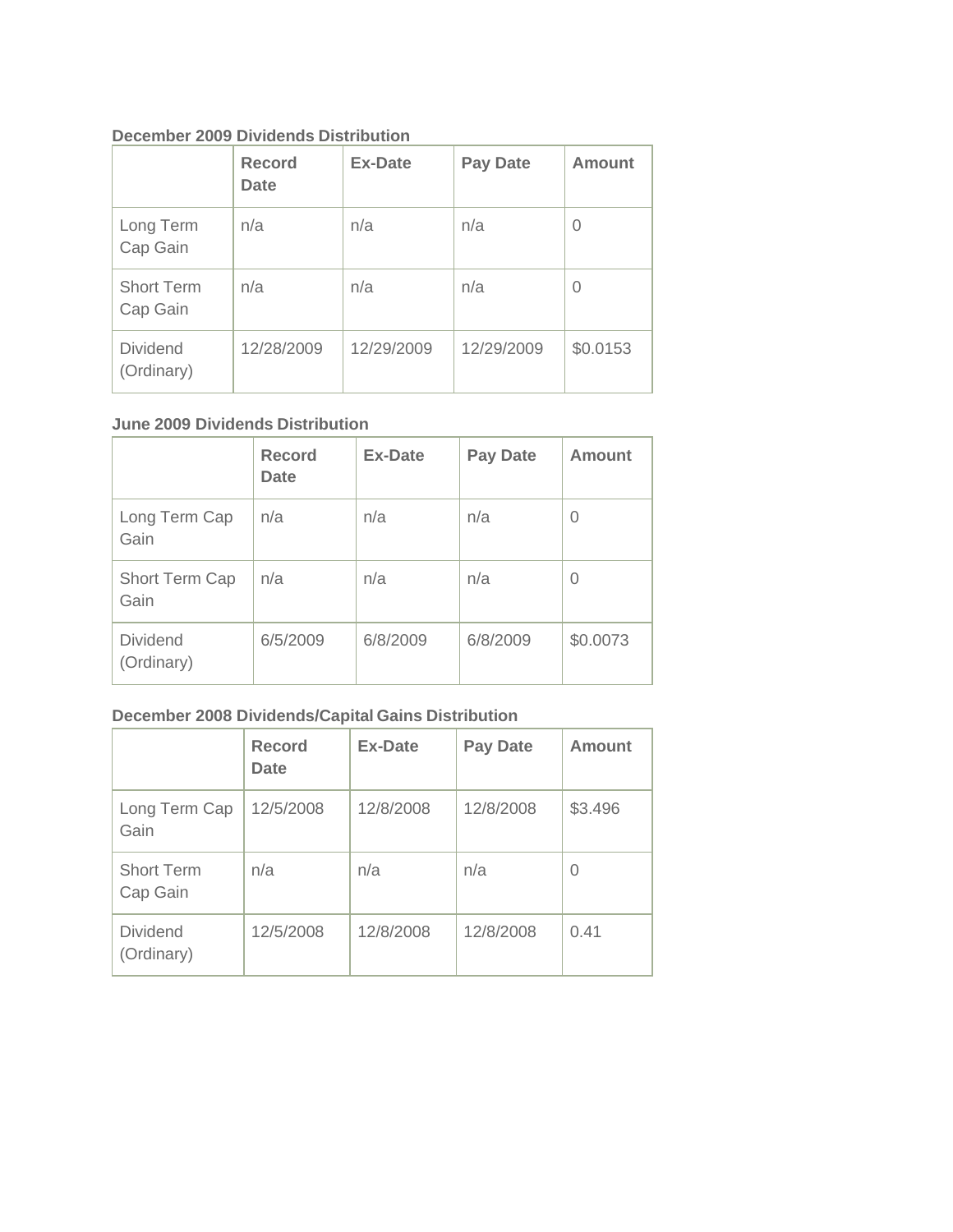## **April 2008 Dividends/Capital Gains Distribution**

|                               | <b>Record</b><br>Date | <b>Ex-Date</b> | <b>Pay Date</b> | Amount   |
|-------------------------------|-----------------------|----------------|-----------------|----------|
| Long Term<br>Cap Gain         | 4/28/2008             | 4/29/2008      | 4/29/2008       | \$3.22   |
| <b>Short Term</b><br>Cap Gain | n/a                   | n/a            | n/a             | 0        |
| <b>Dividend</b><br>(Ordinary) | 4/28/2008             | 4/29/2008      | 4/29/2008       | 0.009339 |

# **December 2007 Dividends/Capital Gains Distribution**

|                               | <b>Record</b><br>Date | <b>Ex-Date</b> | <b>Pay Date</b> | Amount  |
|-------------------------------|-----------------------|----------------|-----------------|---------|
| Long Term<br>Cap Gain         | 12/7/2007             | 12/10/2007     | 12/10/2007      | \$21.55 |
| <b>Short Term</b><br>Cap Gain | 12/7/2007             | 12/10/2007     | 12/10/2007      | 0.0653  |
| <b>Dividend</b><br>(Ordinary) | 12/7/2007             | 12/10/2007     | 12/10/2007      | 0.45    |

# **June 2007 Capital Gains Distribution**

|                               | <b>Record</b><br><b>Date</b> | <b>Ex-Date</b> | <b>Pay Date</b> | Amount |
|-------------------------------|------------------------------|----------------|-----------------|--------|
| Long Term Cap<br>Gain         | 6/8/2007                     | 6/11/2007      | 6/11/2007       | \$5.50 |
| Short Term Cap<br>Gain        | n/a                          | n/a            | n/a             | 0      |
| <b>Dividend</b><br>(Ordinary) | n/a                          | n/a            | n/a             | 0      |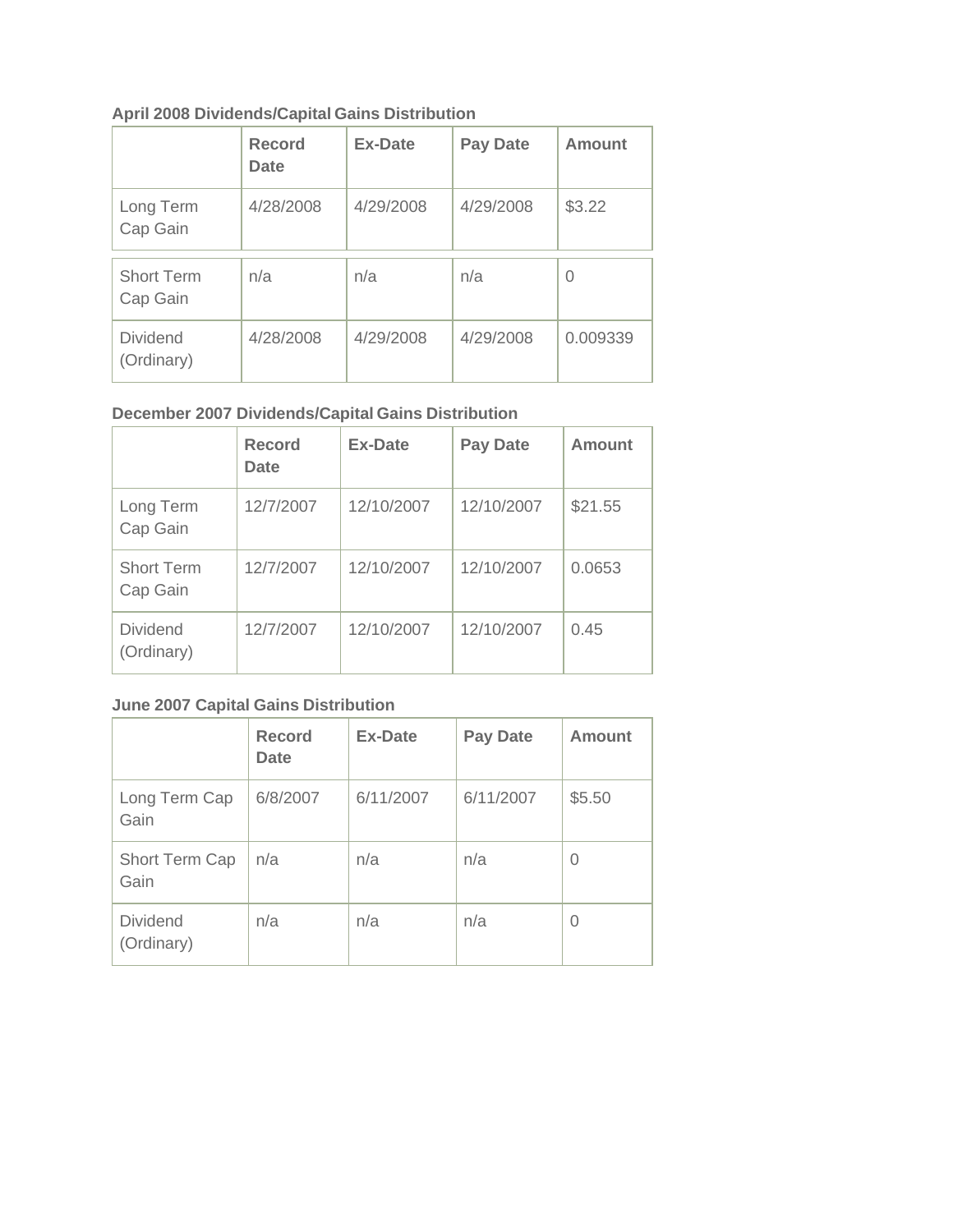## **December 2006 Capital Gains Distribution**

|                               | <b>Record</b><br><b>Date</b> | <b>Ex-Date</b> | <b>Pay Date</b> | Amount  |
|-------------------------------|------------------------------|----------------|-----------------|---------|
| Long Term<br>Cap Gain         | 12/8/2006                    | 12/11/2006     | 12/11/2006      | \$15.55 |
| <b>Short Term</b><br>Cap Gain | n/a                          | n/a            | n/a             | 0       |
| <b>Dividend</b><br>(Ordinary) | n/a                          | n/a            | n/a             | 0       |

# **June 2006 Capital Gains Distribution**

|                               | <b>Record</b><br><b>Date</b> | <b>Ex-Date</b> | <b>Pay Date</b> | Amount |
|-------------------------------|------------------------------|----------------|-----------------|--------|
| Long Term Cap<br>Gain         | 6/16/2006                    | 6/19/2006      | 6/19/2006       | \$0.05 |
| Short Term Cap<br>Gain        | n/a                          | n/a            | n/a             | 0      |
| <b>Dividend</b><br>(Ordinary) | n/a                          | n/a            | n/a             | 0      |

# **December 2005 Capital Gains Distribution**

|                               | <b>Record</b><br><b>Date</b> | <b>Ex-Date</b> | <b>Pay Date</b> | <b>Amount</b> |
|-------------------------------|------------------------------|----------------|-----------------|---------------|
| Long Term<br>Cap Gain         | 12/9/2005                    | 12/12/2005     | 12/12/2005      | \$7.24        |
| <b>Short Term</b><br>Cap Gain | n/a                          | n/a            | n/a             | 0             |
| <b>Dividend</b><br>(Ordinary) | n/a                          | n/a            | n/a             | 0             |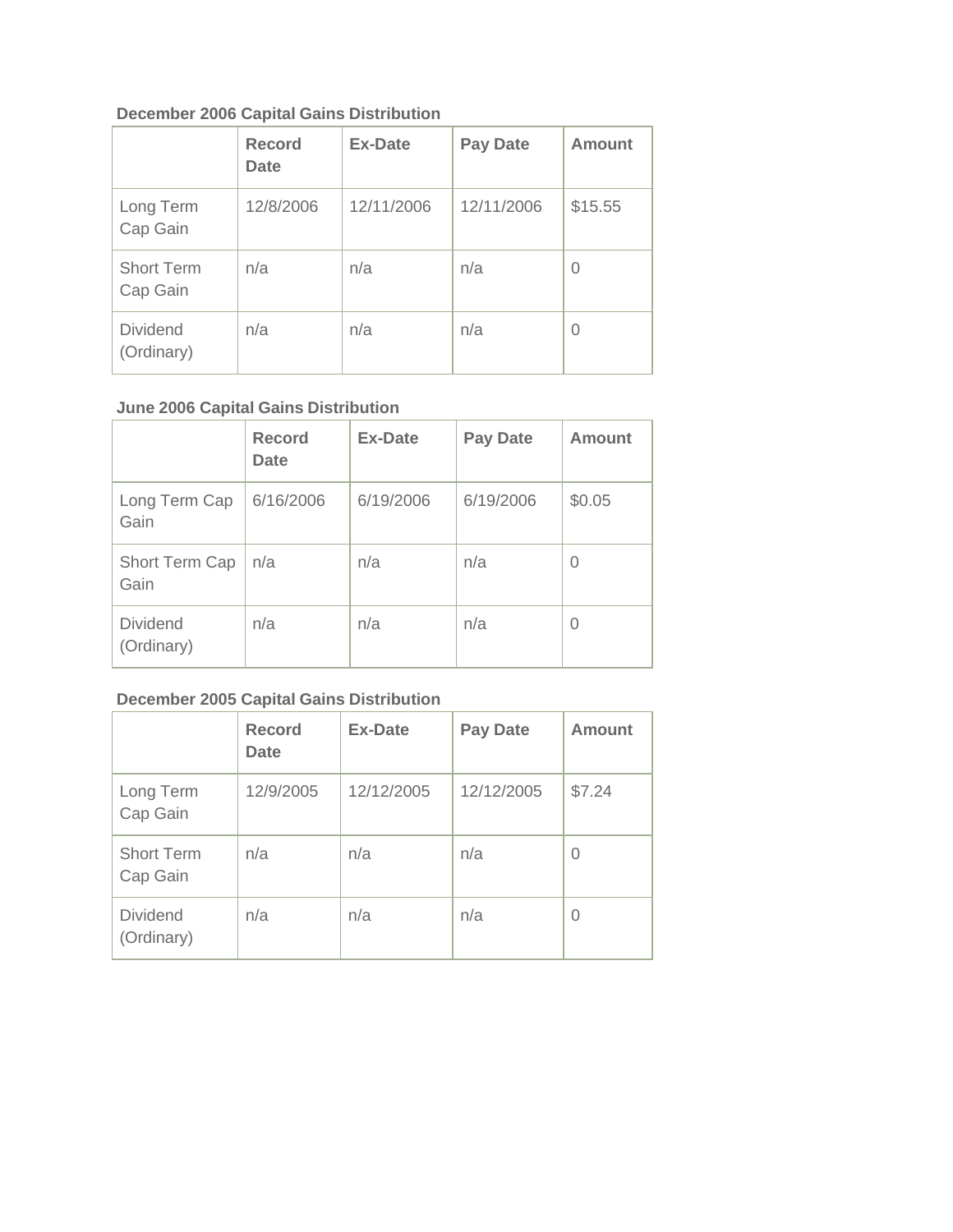# **June 2005 Capital Gains Distribution**

|                               | <b>Record</b><br><b>Date</b> | <b>Ex-Date</b> | <b>Pay Date</b> | Amount   |
|-------------------------------|------------------------------|----------------|-----------------|----------|
| Long Term Cap<br>Gain         | 6/10/2005                    | 6/13/2005      | 6/13/2005       | \$3.40   |
| Short Term Cap<br>Gain        | n/a                          | n/a            | n/a             | $\Omega$ |
| <b>Dividend</b><br>(Ordinary) | n/a                          | n/a            | n/a             | $\Omega$ |

# **June 2004 Capital Gains Distribution**

|                               | <b>Record</b><br><b>Date</b> | <b>Ex-Date</b> | <b>Pay Date</b> | Amount   |
|-------------------------------|------------------------------|----------------|-----------------|----------|
| Long Term Cap<br>Gain         | 6/18/2004                    | 6/21/2004      | 6/21/2004       | \$0.2133 |
| Short Term Cap<br>Gain        | n/a                          | n/a            | n/a             | 0        |
| <b>Dividend</b><br>(Ordinary) | n/a                          | n/a            | n/a             | 0        |

# **June 2003 Capital Gains Distribution**

|                               | <b>Record</b><br><b>Date</b> | <b>Ex-Date</b> | <b>Pay Date</b> | Amount   |
|-------------------------------|------------------------------|----------------|-----------------|----------|
| Long Term Cap<br>Gain         | 6/06/2003                    | 6/09/2003      | 6/09/2003       | \$0.6110 |
| Short Term Cap<br>Gain        | n/a                          | n/a            | n/a             | 0        |
| <b>Dividend</b><br>(Ordinary) | n/a                          | n/a            | n/a             | O        |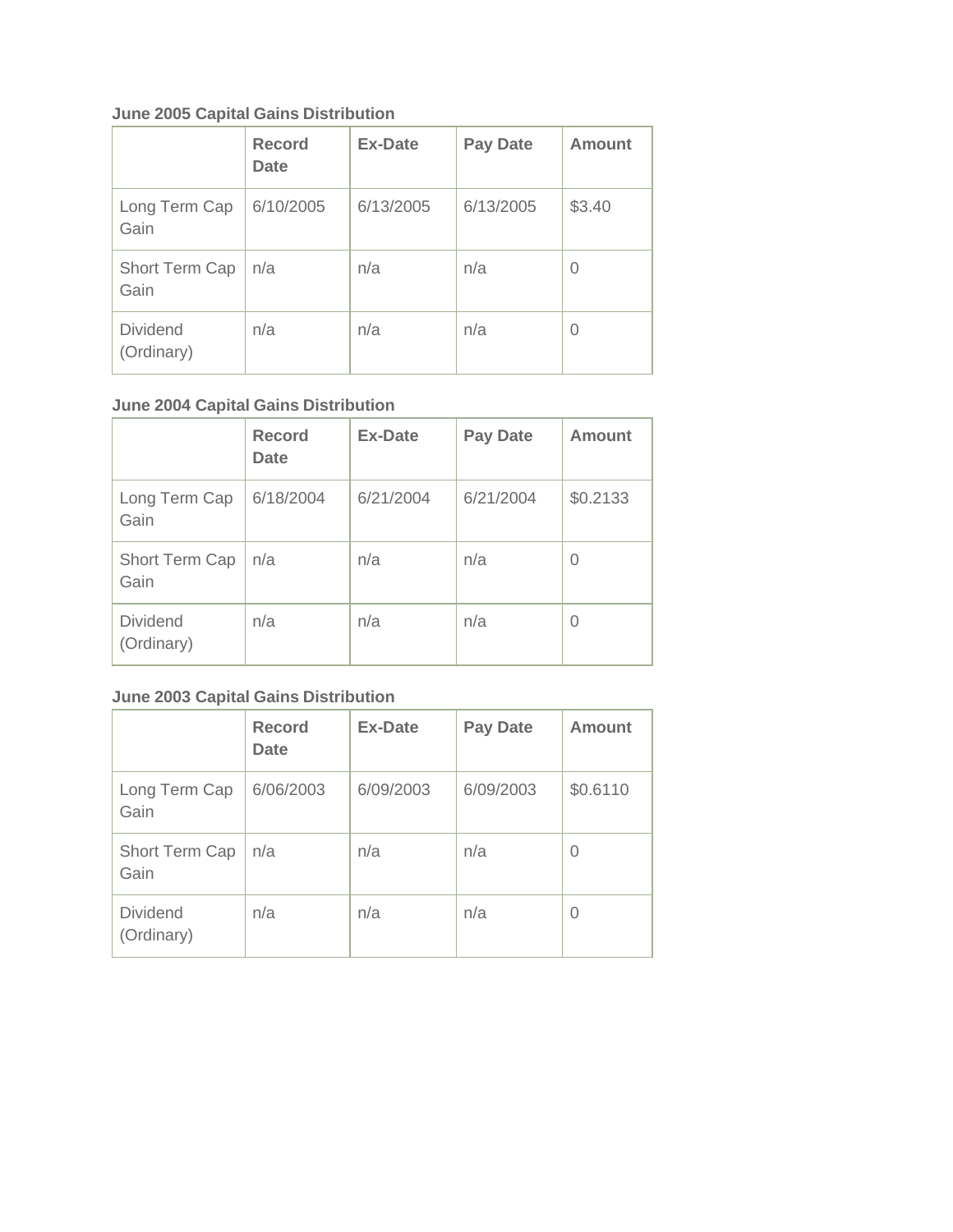## **December 2002 Capital Gains Distribution**

|                               | <b>Record</b><br><b>Date</b> | <b>Ex-Date</b> | <b>Pay Date</b> | <b>Amount</b> |
|-------------------------------|------------------------------|----------------|-----------------|---------------|
| Long Term<br>Cap Gain         | 12/06/2002                   | 12/09/2002     | 12/09/2002      | \$0.1110      |
| <b>Short Term</b><br>Cap Gain | n/a                          | n/a            | n/a             | 0             |
| <b>Dividend</b><br>(Ordinary) | n/a                          | n/a            | n/a             | 0             |

# **June 2002 Dividend/Capital Gains Distribution**

|                               | <b>Record</b><br>Date | <b>Ex-Date</b> | <b>Pay Date</b> | Amount   |
|-------------------------------|-----------------------|----------------|-----------------|----------|
| Long Term Cap<br>Gain         | 6/07/2002             | 6/10/2002      | 6/10/2002       | \$0.0325 |
| Short Term Cap<br>Gain        | 6/07/2002             | 6/10/2002      | 6/10/2002       | .0152    |
| <b>Dividend</b><br>(Ordinary) | 6/07/2002             | 6/10/2002      | 6/10/2002       | .0108    |

# **December 2001 Dividend/Capital Gains Distribution**

|                               | <b>Record</b><br><b>Date</b> | <b>Ex-Date</b> | <b>Pay Date</b> | <b>Amount</b> |
|-------------------------------|------------------------------|----------------|-----------------|---------------|
| Long Term<br>Cap Gain         | 12/07/2001                   | 12/10/2001     | 12/10/2001      | \$.65         |
| <b>Short Term</b><br>Cap Gain | 12/07/2001                   | 12/10/2001     | 12/10/2001      | .42           |
| <b>Dividend</b><br>(Ordinary) | 12/07/2001                   | 12/10/2001     | 12/10/2001      | .95           |